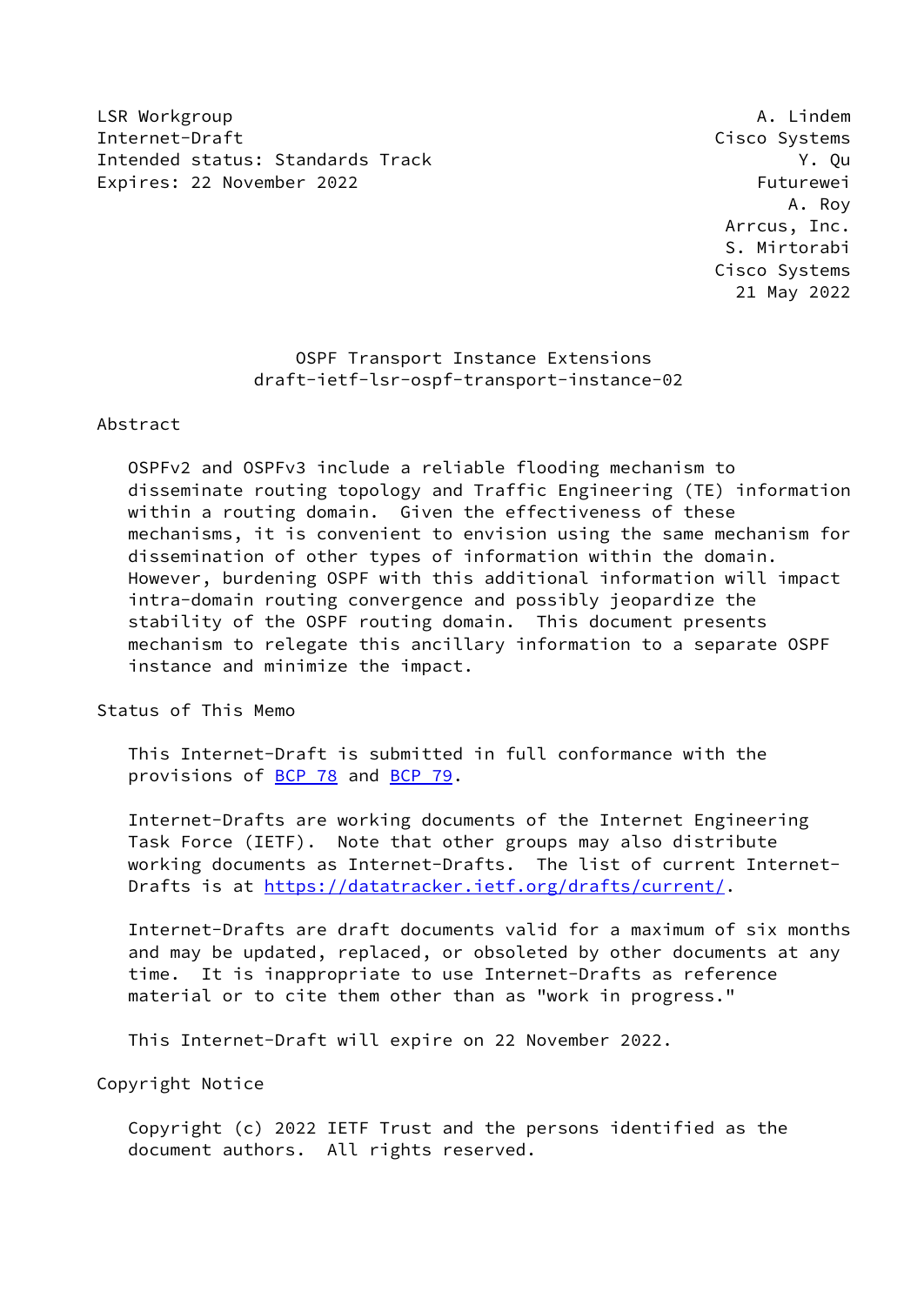| Internet-Draft | OSPF Transport Instance | May 2022 |
|----------------|-------------------------|----------|
|                |                         |          |

This document is subject to **[BCP 78](https://datatracker.ietf.org/doc/pdf/bcp78)** and the IETF Trust's Legal Provisions Relating to IETF Documents ([https://trustee.ietf.org/](https://trustee.ietf.org/license-info) [license-info](https://trustee.ietf.org/license-info)) in effect on the date of publication of this document. Please review these documents carefully, as they describe your rights and restrictions with respect to this document. Code Components extracted from this document must include Revised BSD License text as described in Section 4.e of the **Trust Legal Provisions** and are provided without warranty as described in the Revised BSD License.

# Table of Contents

| $\perp$ .                                                 | $\overline{3}$  |
|-----------------------------------------------------------|-----------------|
| 2.                                                        | $\frac{1}{2}$   |
| 3.                                                        |                 |
| 3.1.                                                      |                 |
| Application Data Dissemination<br>3.2.                    | $\overline{4}$  |
| Intra-Area Topology for BGP-LS Distribution<br>3.3.       | $\overline{4}$  |
| 4.                                                        |                 |
| OSPFv2 Transport Instance Packet Differentiation<br>4.1.  | $\frac{4}{5}$   |
| OSPFv3 Transport Instance Packet Differentiation<br>4.2.  |                 |
| Instance Relationship to Normal OSPF Instances<br>4.3.    |                 |
| Network Prioritization<br>4.4.                            | $\overline{5}$  |
| OSPF Transport Instance Omission of Routing<br>4.5.       |                 |
|                                                           | $\underline{6}$ |
| Non-routing Instance Separation<br>4.6.                   |                 |
| $4.7$ . Non-Routing Sparse Topologies                     | $\frac{6}{7}$   |
| 4.7.1. Remote OSPF Neighbor                               | $\frac{8}{8}$   |
| 4.8.                                                      |                 |
| $5.$ OSPF Transport Instance Information (TII) Encoding   | $\underline{8}$ |
| OSPFv2 Transport Instance Information Encoding<br>5.1.    | $\underline{8}$ |
| $5.2.$ OSPFv3 Transport Instance Information Encoding     | 9               |
| $5.3$ . Transport Instance Information (TII) TLV Encoding | 10              |
| Top-Level TII Application TLV<br>5.3.1.                   | 11              |
| Manageability Considerations<br><u>6</u> .                | 11              |
| 7.                                                        | 11              |
| 8.                                                        | 11              |
| 8.1. OSPFv2 Opaque LSA Type Assignment                    | 12              |
| OSPFv3 LSA Function Code Assignment<br>8.2.               | 12              |
| OSPF Transport Instance Information Top-Level TLV<br>8.3. |                 |
|                                                           |                 |
| 9.                                                        |                 |
|                                                           |                 |
| Normative References<br>10.1.                             | 12              |
|                                                           |                 |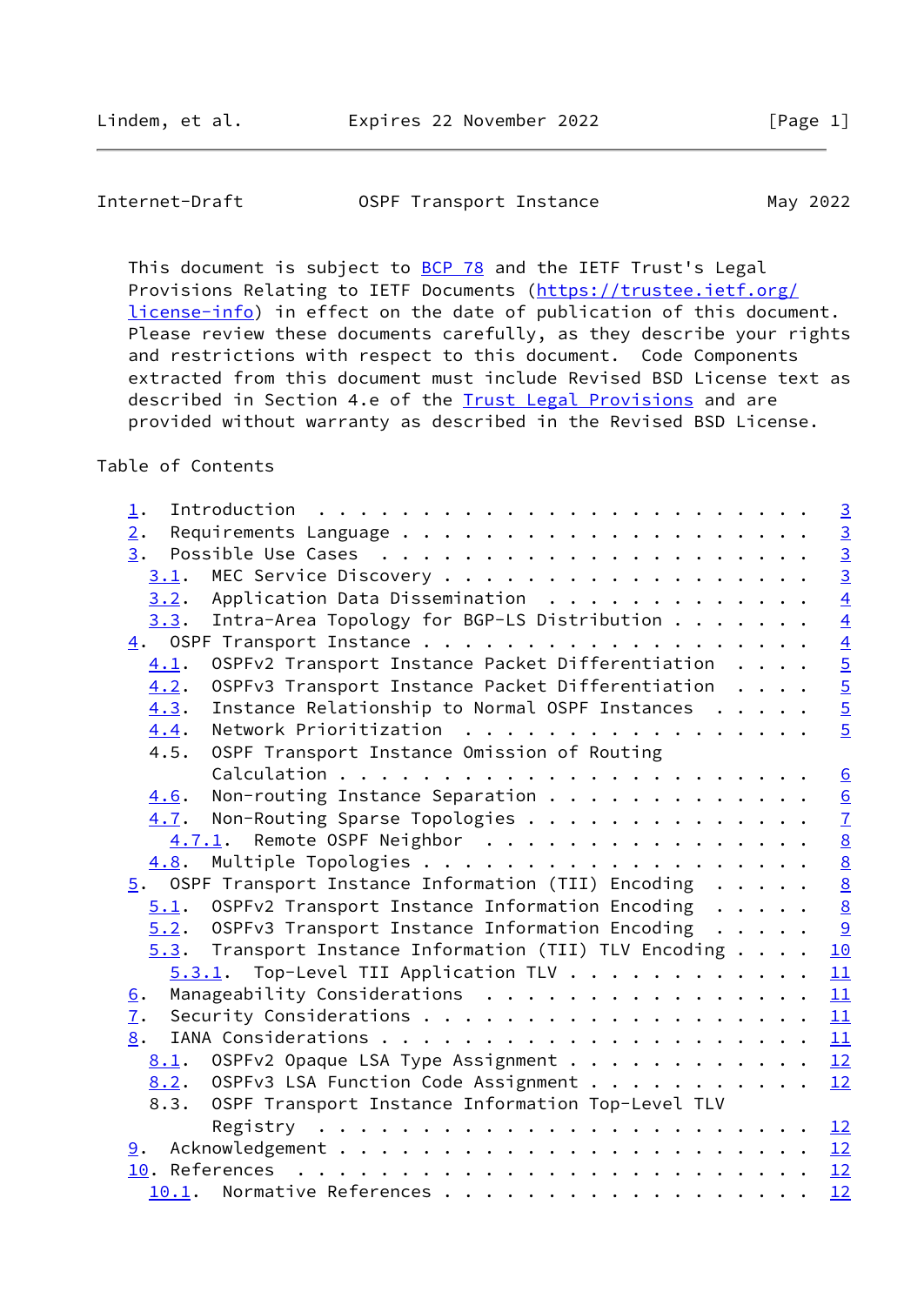| 10.2. Informative References 13 |  |  |  |  |  |  |  |  |  |
|---------------------------------|--|--|--|--|--|--|--|--|--|
|                                 |  |  |  |  |  |  |  |  |  |

Lindem, et al. Expires 22 November 2022 [Page 2]

<span id="page-2-1"></span>

| Internet-Draft | OSPF Transport Instance | May 2022 |
|----------------|-------------------------|----------|
|                |                         |          |

## <span id="page-2-0"></span>[1](#page-2-0). Introduction

 OSPFv2 [\[RFC2328](https://datatracker.ietf.org/doc/pdf/rfc2328)] and OSPFv3 [\[RFC5340](https://datatracker.ietf.org/doc/pdf/rfc5340)] include a reliable flooding mechanism to disseminate routing topology and Traffic Engineering (TE) information within a routing domain. Given the effectiveness of these mechanisms, it is convenient to envision using the same mechanism for dissemination of other types of information within the domain. However, burdening OSPF with this additional information will impact intra-domain routing convergence and possibly jeopardize the stability of the OSPF routing domain. This document presents mechanism to relegate this ancillary information to a separate OSPF instance and minimize the impact.

 This OSPF protocol extension provides functionality similar to "Advertising Generic Information in IS-IS" [[RFC6823\]](https://datatracker.ietf.org/doc/pdf/rfc6823). Additionally, OSPF is extended to support sparse non-routing overlay topologies [Section 4.7](#page-7-0).

<span id="page-2-2"></span>[2](#page-2-2). Requirements Language

 The key words "MUST", "MUST NOT", "REQUIRED", "SHALL", "SHALL NOT", "SHOULD", "SHOULD NOT", "RECOMMENDED", "NOT RECOMMENDED", "MAY", and "OPTIONAL" in this document are to be interpreted as described in [BCP](https://datatracker.ietf.org/doc/pdf/bcp14) [14](https://datatracker.ietf.org/doc/pdf/bcp14) [[RFC2119\]](https://datatracker.ietf.org/doc/pdf/rfc2119) [\[RFC8174](https://datatracker.ietf.org/doc/pdf/rfc8174)] when, and only when, they appear in all capitals, as shown here.

<span id="page-2-3"></span>[3](#page-2-3). Possible Use Cases

## <span id="page-2-4"></span>[3.1](#page-2-4). MEC Service Discovery

 Multi-Access Edge Computing (MEC) plays an important role in 5G architecture. MEC optimizes the performance for ultra-low latency and high bandwidth services by providing networking and computing at the edge of the network [\[ETSI-WP28-MEC](#page-14-2)]. To achieve this goal, it's important to expose the network capabilities and services of a MEC device to 5G User Equipment UE, i.e. UEs.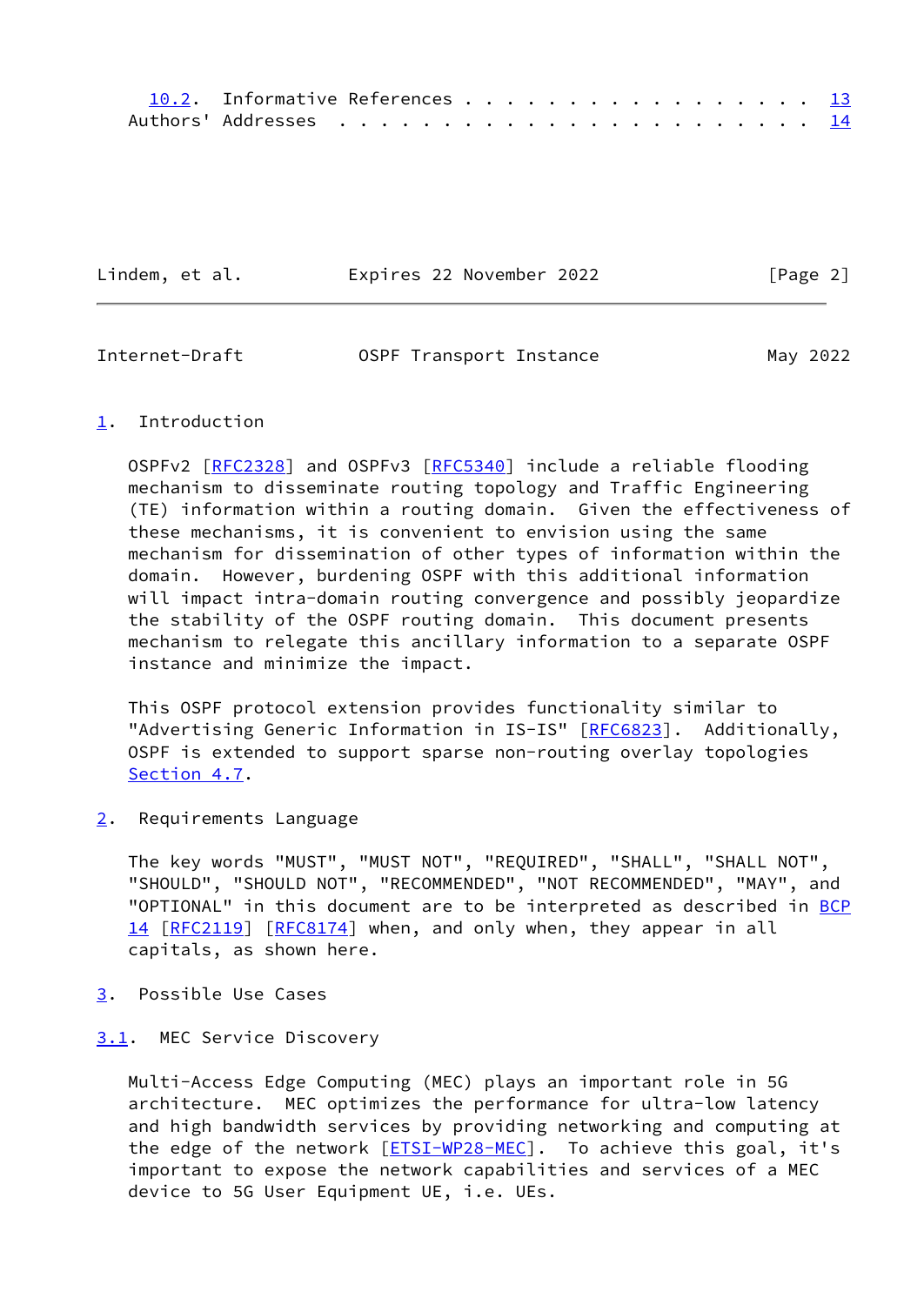The followings are an incomplete list of the kind of information that OSPF transport instance can help to disseminate:

 \* A network service is realized using one or more physical or virtualized hosts in MEC, and the locations of these service points might change. The auto-discovery of these service locations can be achieved using an OSPF transport instance.

Lindem, et al. Expires 22 November 2022 [Page 3]

<span id="page-3-1"></span>Internet-Draft OSPF Transport Instance May 2022

- \* UEs might be mobile, and MEC should support service continuity and application mobility. This may require service state transferring and synchronization. OSPF transport instance can be used to synchronize these states.
- \* Network resources are limited, such as computing power, storage. The availability of such resources is dynamic, and OSPF transport instance can be used to populate such information, so applications can pick the right location of such resources, hence improve user experience and resource utilization.
- <span id="page-3-0"></span>[3.2](#page-3-0). Application Data Dissemination

 Typically a network consists of routers from different vendors with different capabilities, and some applications may want to know whether a router supports certain functionality or where to find a router supports a functionality, so it will be ideal if such kind of information is known to all routers or a group of routers in the network. For example, an ingress router needs to find an egress router that supports In-situ Flow Information Telemetry (IFIT) [\[I-D.wang-lsr-igp-extensions-ifit](#page-14-3)] and obtain IFIT parameters.

 OSPF transport instance can be used to populate such router capabilities/functionalities without impacting the performance or convergence of the base OSPF protocol.

<span id="page-3-2"></span>[3.3](#page-3-2). Intra-Area Topology for BGP-LS Distribution

In some cases, it is desirable to limit the number of BGP-LS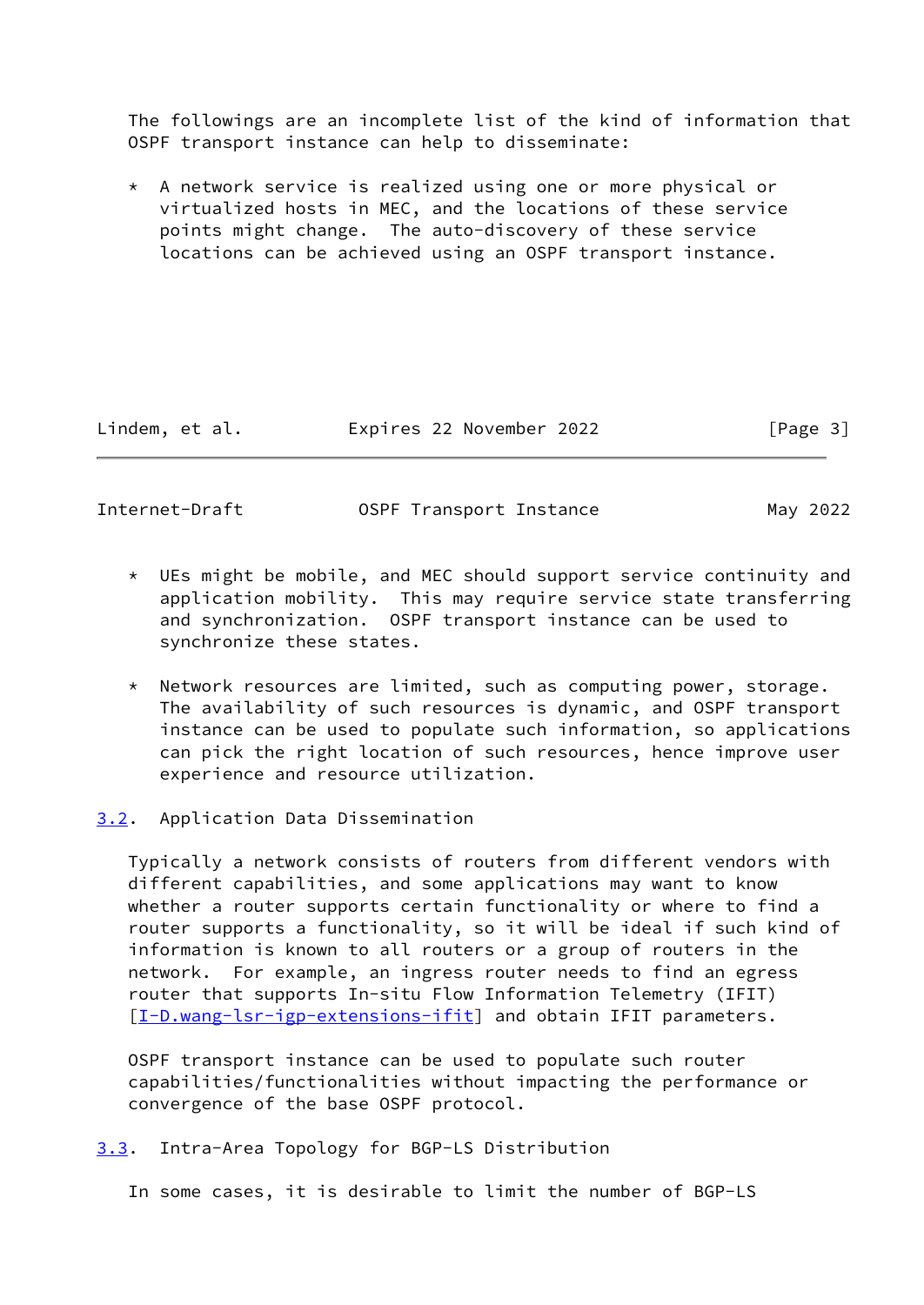[\[RFC5572](https://datatracker.ietf.org/doc/pdf/rfc5572)] sessions with a controller to the a one or two routers in an OSPF domain. However, many times those router(s) do not have full visibility to the complete topology of all the areas. To solve this problem without extended the BGP-LS domain, the OSPF LSAs for non local area could be flooded over the OSPF transport instance topology using remote neighbors [Section 4.7.1.](#page-7-1)

<span id="page-4-0"></span>[4](#page-4-0). OSPF Transport Instance

 In order to isolate the effects of flooding and processing of non routing information, it will be relegated to a separate protocol instance. This instance should be given lower priority when contending for router resources including processing, backplane bandwidth, and line card bandwidth. How that is realized is an implementation issue and is outside the scope of this document.

| Lindem, et al. | Expires 22 November 2022 | [Page 4] |
|----------------|--------------------------|----------|
|----------------|--------------------------|----------|

<span id="page-4-2"></span>Internet-Draft OSPF Transport Instance May 2022

 Throughout the document, non-routing refers to routing information that is not used for IP or IPv6 routing calculations. The OSPF transport instance is ideally suited for dissemination of routing information for other protocols and layers.

<span id="page-4-1"></span>[4.1](#page-4-1). OSPFv2 Transport Instance Packet Differentiation

 OSPFv2 currently does not offer a mechanism to differentiate Transport instance packets from normal instance packets sent and received on the same interface. However, the [[RFC6549](https://datatracker.ietf.org/doc/pdf/rfc6549)] provides the necessary packet encoding to support multiple OSPF protocol instances.

<span id="page-4-3"></span>[4.2](#page-4-3). OSPFv3 Transport Instance Packet Differentiation

 Fortunately, OSPFv3 already supports separate instances within the packet encodings. The existing OSPFv3 packet header instance ID field will be used to differentiate packets received on the same link (refer to section [2.4 in \[RFC5340\]](https://datatracker.ietf.org/doc/pdf/rfc5340#section-2.4)).

<span id="page-4-4"></span>[4.3](#page-4-4). Instance Relationship to Normal OSPF Instances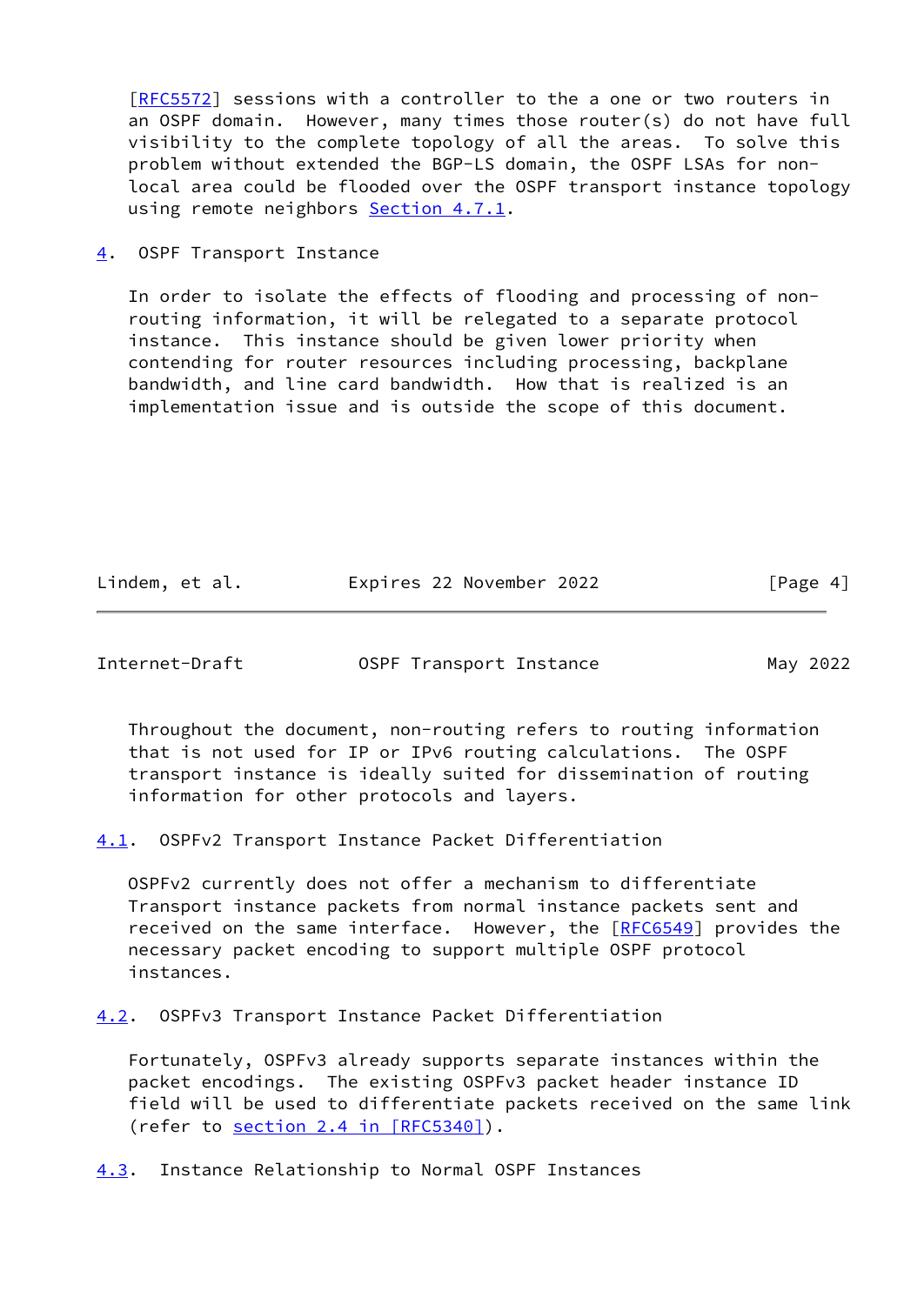In OSPF transport instance, we must guarantee that any information we've received is treated as valid if and only if the router sending it is reachable. We'll refer to this as the "condition of reachability" in this document.

 The OSPF transport instance is not dependent on any other OSPF instance. It does, however, have much of the same as topology information must be advertised to satisfy the "condition of reachability".

 Further optimizations and coupling between an OSPF transport instance and a normal OSPF instance are beyond the scope of this document. This is an area for future study.

<span id="page-5-0"></span>[4.4](#page-5-0). Network Prioritization

While OSPFv2 (section [4.3 in \[RFC2328\]](https://datatracker.ietf.org/doc/pdf/rfc2328#section-4.3)) are normally sent with IP precedence Internetwork Control, any packets sent by an OSPF transport instance will be sent with IP precedence Flash (B'011'). This is only appropriate given that this is a pretty flashy mechanism.

 Similarly, OSPFv3 transport instance packets will be sent with the traffic class mapped to flash  $(B'011')$  as specified in  $([RFC5340])$  $([RFC5340])$  $([RFC5340])$ .

| Lindem, et al. | Expires 22 November 2022 | [Page 5] |
|----------------|--------------------------|----------|
|----------------|--------------------------|----------|

<span id="page-5-1"></span>Internet-Draft OSPF Transport Instance May 2022

 By setting the IP/IPv6 precedence differently for OSPF transport instance packets, normal OSPF routing instances can be given priority during both packet transmission and reception. In fact, some router implementations map the IP precedence directly to their internal packet priority. However, internal router implementation decisions are beyond the scope of this document.

<span id="page-5-2"></span>[4.5](#page-5-2). OSPF Transport Instance Omission of Routing Calculation

 Since the whole point of the transport instance is to separate the routing and non-routing processing and fate sharing, a transport instance SHOULD NOT install any IP or IPv6 routes. OSPF routers SHOULD NOT advertise any transport instance LSAs containing IP or IPv6 prefixes and OSPF routers receiving LSAs advertising IP or IPv6 prefixes SHOULD ignore them. This implies that an OSPF transport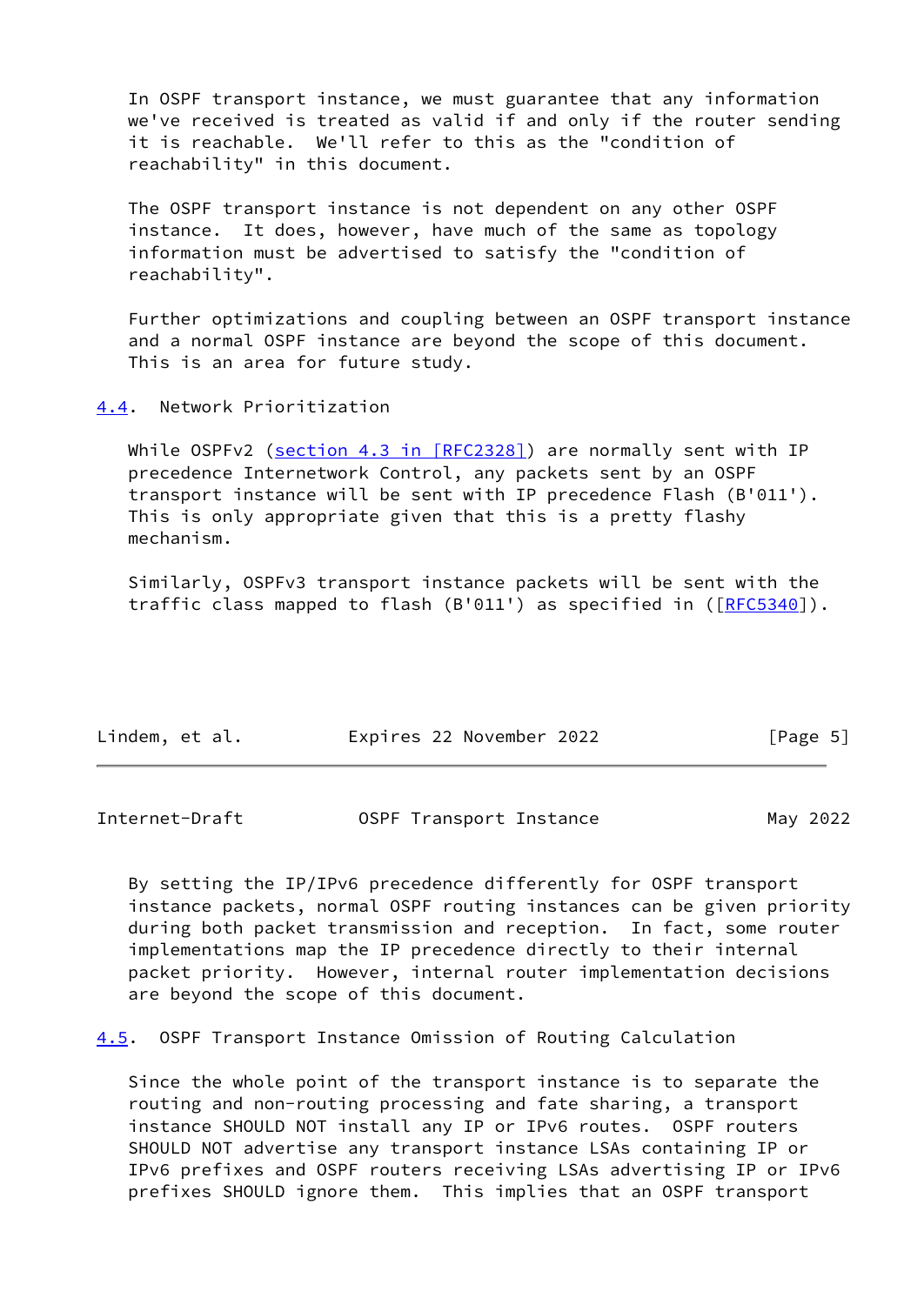instance Link State Database should not include any of the LSAs as shown in Table 1.

 +-+-+-+-+-+-+-+-+-+-+-+-+-+-+-+-+-+-+-+-+-+-+-+-+-+-+-+-+-+-+-+-+ | OSPFv2 | summary-LSAs (type 3) | AS-external-LSAs (type 5) NSSA-LSAs (type 7) +-+-+-+-+-+-+-+-+-+-+-+-+-+-+-+-+-+-+-+-+-+-+-+-+-+-+-+-+-+-+-+-+ | OSPFv3 | inter-area-prefix-LSAs (type 2003) | AS-external-LSAs (type 0x4005) NSSA-LSAs (type 0x2007) intra-area-prefix-LSAs (type 0x2009) +-+-+-+-+-+-+-+-+-+-+-+-+-+-+-+-+-+-+-+-+-+-+-+-+-+-+-+-+-+-+-+-+ | OSPFv3 Extended LSA | E-inter-area-prefix-LSAs (type 0xA023) | E-as-external-LSAs (type 0xC025) E-Type-7-NSSA (type 0xA027) E-intra-area-prefix-LSA (type 0xA029) +-+-+-+-+-+-+-+-+-+-+-+-+-+-+-+-+-+-+-+-+-+-+-+-+-+-+-+-+-+-+-+-+

Figure 1: LSAs not included in OSPF transport instance

 If these LSAs are erroneously advertised, they will be flooded as per standard OSPF but MUST be ignored by OSPF routers supporting this specification.

<span id="page-6-0"></span>[4.6](#page-6-0). Non-routing Instance Separation

 It has been suggested that an implementation could obtain the same level of separation between IP routing information and non-routing information in a single instance with slight modifications to the OSPF protocol. The authors refute this contention for the following reasons:

| Lindem, et al. |  | Expires 22 November 2022 | [Page 6] |  |
|----------------|--|--------------------------|----------|--|
|                |  |                          |          |  |

<span id="page-6-1"></span>Internet-Draft OSPF Transport Instance May 2022

- \* Adding internal and external mechanisms to prioritize routing information over non-routing information are much more complex than simply relegating the non-routing information to a separate instance as proposed in this specification.
- \* The instance boundary offers much better separation for allocation of finite resources such as buffers, memory, processor cores, sockets, and bandwidth.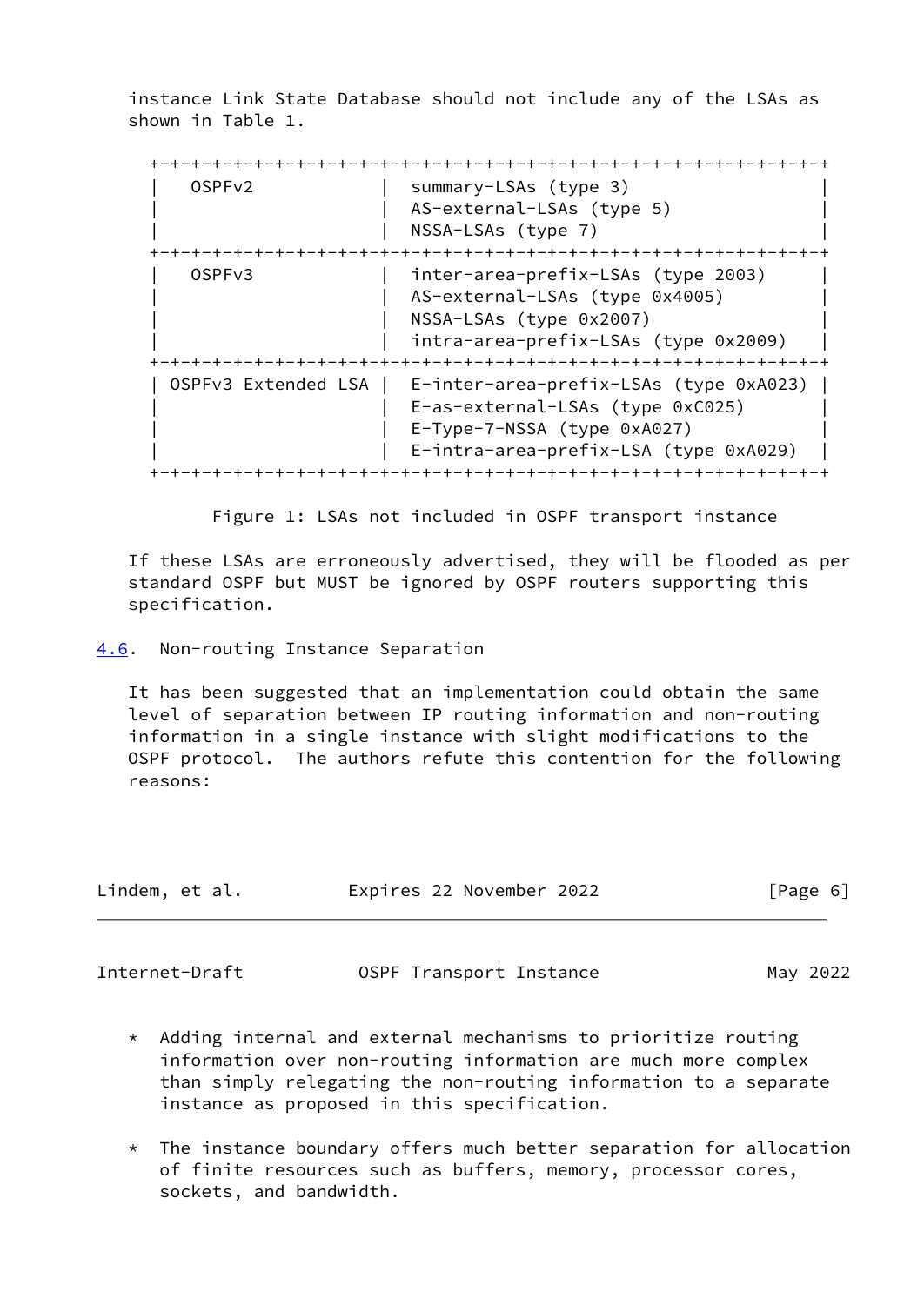- \* The instance boundary decreases the level of fate sharing for failures. Each instance may be implemented as a separate process or task.
- \* With non-routing information, many times not every router in the OSPF routing domain requires knowledge of every piece of non routing information. In these cases, groups of routers which need to share information can be segregated into sparse topologies greatly reducing the amount of non-routing information any single router needs to maintain.

## <span id="page-7-0"></span>[4.7](#page-7-0). Non-Routing Sparse Topologies

 With non-routing information, many times not every router in the OSPF routing domain requires knowledge of every piece of non-routing information. In these cases, groups of routers which need to share information can be segregated into sparse topologies. This will greatly reduce the amount of information any single router needs to maintain with the core routers possibly not requiring any non-routing information at all.

 With normal OSPF, every router in an OSPF area must have every piece of topological information and every intra-area IP or IPv6 prefix. With non-routing information, only the routers needing to share a set of information need be part of the corresponding sparse topology. For directly attached routers, one only needs to configure the desired topologies on the interfaces with routers requiring the non routing information. When the routers making up the sparse topology are not part of a uniconnected graph, two alternatives exist. The first alternative is configuring tunnels to form a fully connected graph including only those routers in the sparse topology. The second alternative is use remote neighbors as described in [Section 4.7.1](#page-7-1).

Lindem, et al. **Expires 22 November 2022** [Page 7]

<span id="page-7-2"></span>Internet-Draft OSPF Transport Instance May 2022

<span id="page-7-1"></span>[4.7.1](#page-7-1). Remote OSPF Neighbor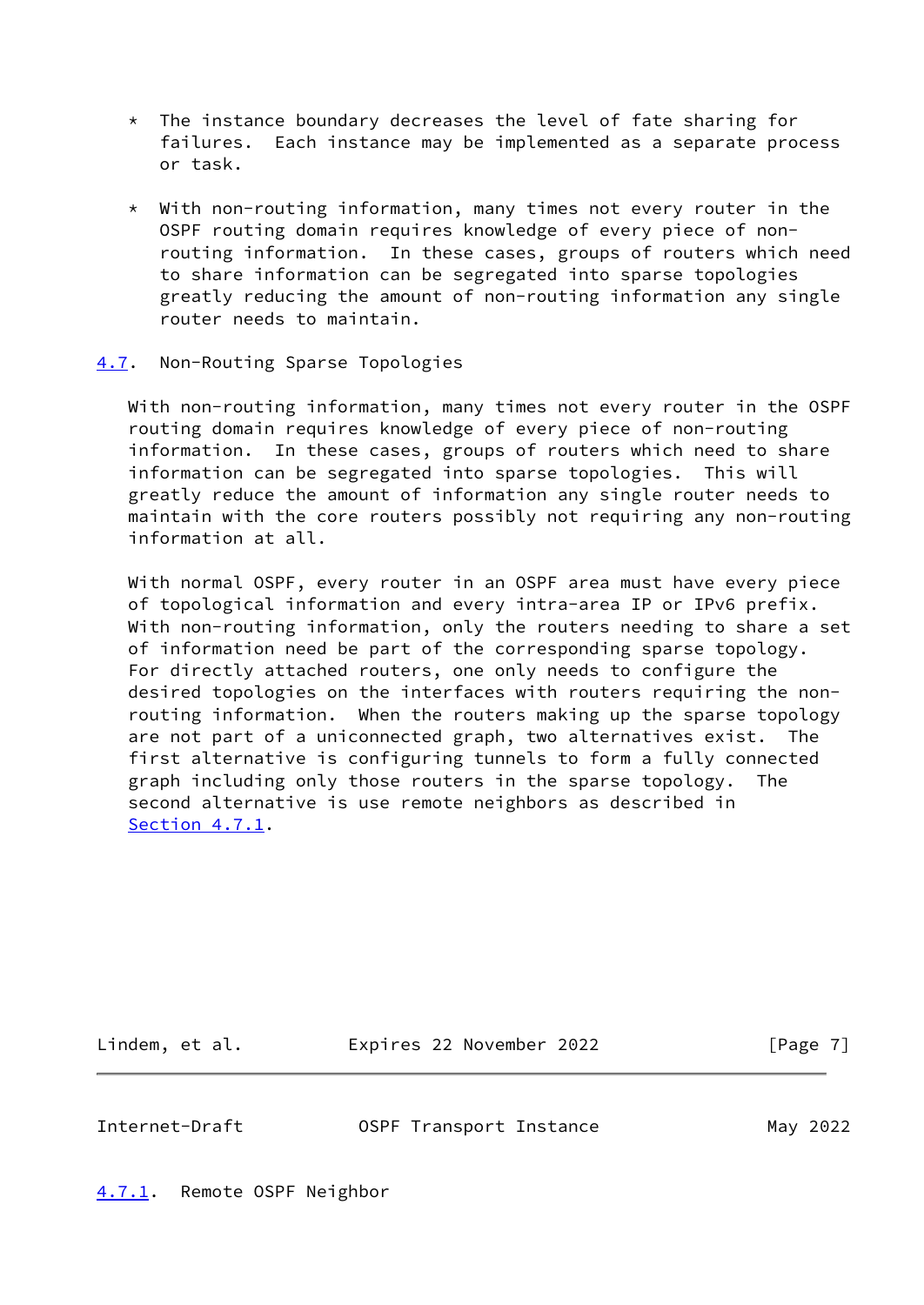With sparse topologies, OSPF routers sharing non-routing information may not be directly connected. OSPF adjacencies with remote neighbors are formed exactly as they are with regular OSPF neighbors. The main difference is that a remote OSPF neighbor's address is configured and IP routing is used to deliver OSPF protocol packets to the remote neighbor. Other salient feature of the remote neighbor include:

- \* All OSPF packets have the remote neighbor's configured IP address as the IP destination address. This address has be to reachable usig the unicast topology.
- \* The adjacency is represented in the router Router-LSA as a router (type-1) link with the link data set to the remote neighbor's configured IP address.
- \* Similar to NBMA networks, a poll-interval is configured to determine if the remote neighbor is reachable. This value is normally much higher than the hello interval with 40 seconds RECOMMENDED as the default.
- <span id="page-8-0"></span>[4.8](#page-8-0). Multiple Topologies

 For some applications, the information need to be flooded only to a topology which is a subset of routers of the transport instance. This allows the application specific information only to be flooded to routers that support the application. A transport instance may support multiple topologies as defined in [[RFC4915](https://datatracker.ietf.org/doc/pdf/rfc4915)]. But as pointed out in [Section 4.5](#page-5-2), a transport instance or topology SHOULD NOT install any IP or IPv6 routes.

 Each topology associated with the transport instance MUST be fully connected in order for the LSAs to be successfully flooded to all routers in the topology.

- <span id="page-8-1"></span>[5](#page-8-1). OSPF Transport Instance Information (TII) Encoding
- <span id="page-8-2"></span>[5.1](#page-8-2). OSPFv2 Transport Instance Information Encoding

 Application specific information will be flooded in opaque LSAs as specified in [\[RFC5250](https://datatracker.ietf.org/doc/pdf/rfc5250)]. An Opaque LSA option code will be reserved for Transport Instance Information (TII) as described in [Section 8](#page-12-2). The TII LSA can be advertised at any of the defined flooding scopes (link, area, or autonomous system (AS)).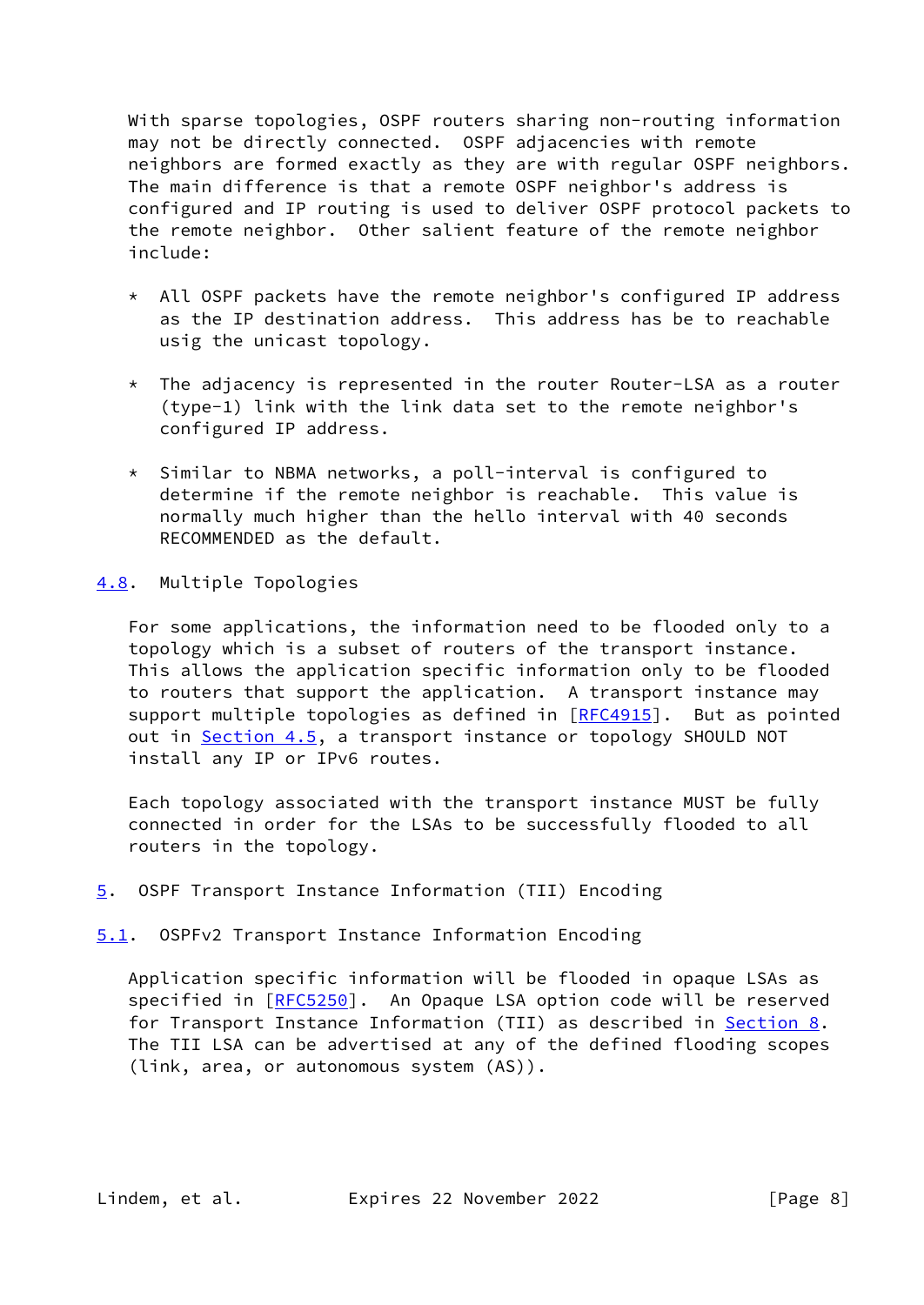<span id="page-9-1"></span>

Internet-Draft OSPF Transport Instance May 2022

0 1 2 3 0 1 2 3 4 5 6 7 8 9 0 1 2 3 4 5 6 7 8 9 0 1 2 3 4 5 6 7 8 9 0 1 +-+-+-+-+-+-+-+-+-+-+-+-+-+-+-+-+-+-+-+-+-+-+-+-+-+-+-+-+-+-+-+-+ | LS age | Options | 9, 10, or 11 | +-+-+-+-+-+-+-+-+-+-+-+-+-+-+-+-+-+-+-+-+-+-+-+-+-+-+-+-+-+-+-+-+ | TBD1 | Opaque ID (Instance ID) | +-+-+-+-+-+-+-+-+-+-+-+-+-+-+-+-+-+-+-+-+-+-+-+-+-+-+-+-+-+-+-+-+ Advertising Router +-+-+-+-+-+-+-+-+-+-+-+-+-+-+-+-+-+-+-+-+-+-+-+-+-+-+-+-+-+-+-+-+ LS sequence number +-+-+-+-+-+-+-+-+-+-+-+-+-+-+-+-+-+-+-+-+-+-+-+-+-+-+-+-+-+-+-+-+ LS checksum and in the length is the length in the length in the length is a length in the length in the length +-+-+-+-+-+-+-+-+-+-+-+-+-+-+-+-+-+-+-+-+-+-+-+-+-+-+-+-+-+-+-+-+ | | +- TLVs -+ | ... | ... | ... | ... | ... | ... | ... | ... | ... | ... | ... | ... | ... | ... | ... | ... | ... | ... |

g

Figure 2: OSPFv2 Transport Instance Information Opaque LSA

 The format of the TLVs within the body of an TII LSA is as defined in [Section 5.3](#page-10-0).

<span id="page-9-0"></span>[5.2](#page-9-0). OSPFv3 Transport Instance Information Encoding

 Application specific information will be flooded in separate LSAs with a separate function code. Refer to section A.4.2.1 of [\[RFC5340](https://datatracker.ietf.org/doc/pdf/rfc5340)]. for information on the LS Type encoding in OSPFv3, and section [2 of \[RFC8362\]](https://datatracker.ietf.org/doc/pdf/rfc8362#section-2) for OSPFv3 extended LSA types. An OSPFv3 function code will be reserved for Transport Instance Information (TII) as described in **Section 8.** Same as OSPFv2, the TII LSA can be advertised at any of the defined flooding scopes (link, area, or autonomous system (AS)). The U bit will be set indicating that OSPFv3 TTI LSAs should be flooded even if it is not understood.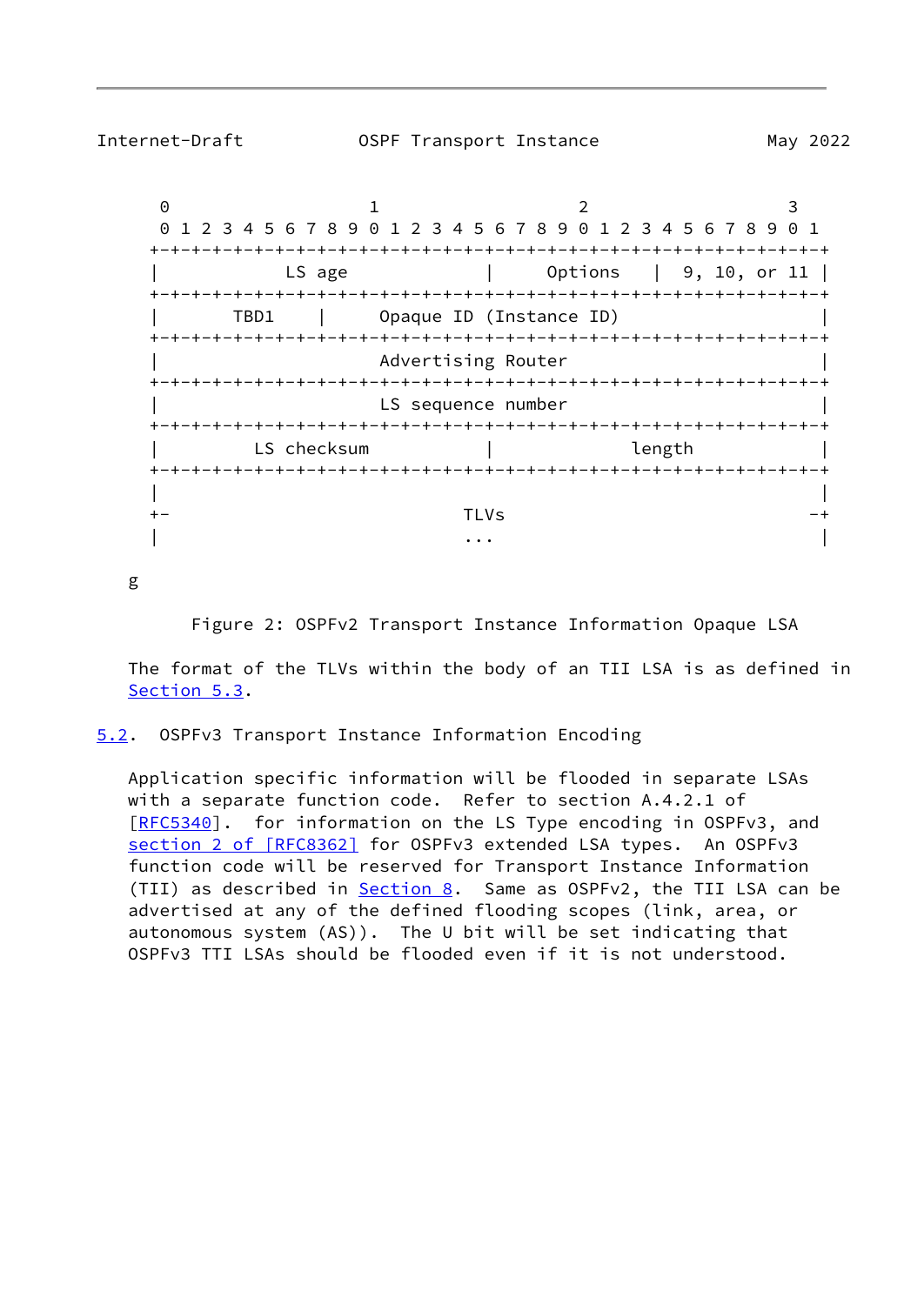<span id="page-10-1"></span>Internet-Draft OSPF Transport Instance May 2022

0 1 2 3 0 1 2 3 4 5 6 7 8 9 0 1 2 3 4 5 6 7 8 9 0 1 2 3 4 5 6 7 8 9 0 1 +-+-+-+-+-+-+-+-+-+-+-+-+-+-+-+-+-+-+-+-+-+-+-+-+-+-+-+-+-+-+-+-+ LS age  $|1|$  S12 | TBD2 +-+-+-+-+-+-+-+-+-+-+-+-+-+-+-+-+-+-+-+-+-+-+-+-+-+-+-+-+-+-+-+-+ Link State ID (Instance ID) +-+-+-+-+-+-+-+-+-+-+-+-+-+-+-+-+-+-+-+-+-+-+-+-+-+-+-+-+-+-+-+-+ Advertising Router +-+-+-+-+-+-+-+-+-+-+-+-+-+-+-+-+-+-+-+-+-+-+-+-+-+-+-+-+-+-+-+-+ LS sequence number +-+-+-+-+-+-+-+-+-+-+-+-+-+-+-+-+-+-+-+-+-+-+-+-+-+-+-+-+-+-+-+-+ | LS checksum | Length | +-+-+-+-+-+-+-+-+-+-+-+-+-+-+-+-+-+-+-+-+-+-+-+-+-+-+-+-+-+-+-+-+ | | +- TLVs -+ | ... | ... | ... | ... | ... | ... | ... | ... | ... | ... | ... | ... | ... | ... | ... | ... | ... | ... |

Figure 3: OSPFv3 Transport Instance Information LSA

 The format of the TLVs within the body of an TII LSA is as defined in [Section 5.3](#page-10-0).

<span id="page-10-0"></span>[5.3](#page-10-0). Transport Instance Information (TII) TLV Encoding

 The format of the TLVs within the body of the LSAs containing non routing information is the same as the format used by the Traffic Engineering Extensions to OSPF [\[RFC3630](https://datatracker.ietf.org/doc/pdf/rfc3630)]. The LSA payload consists of one or more nested Type/Length/Value (TLV) triplets. The format of each TLV is:

0 1 2 3 0 1 2 3 4 5 6 7 8 9 0 1 2 3 4 5 6 7 8 9 0 1 2 3 4 5 6 7 8 9 0 1 +-+-+-+-+-+-+-+-+-+-+-+-+-+-+-+-+-+-+-+-+-+-+-+-+-+-+-+-+-+-+-+-+ | Type | Length | | +-+-+-+-+-+-+-+-+-+-+-+-+-+-+-+-+-+-+-+-+-+-+-+-+-+-+-+-+-+-+-+-+ | **Value...** | **Value...** | **Value...** | **Value...** | **|**  $\frac{1}{2}$ +-+-+-+-+-+-+-+-+-+-+-+-+-+-+-+-+-+-+-+-+-+-+-+-+-+-+-+-+-+-+-+-+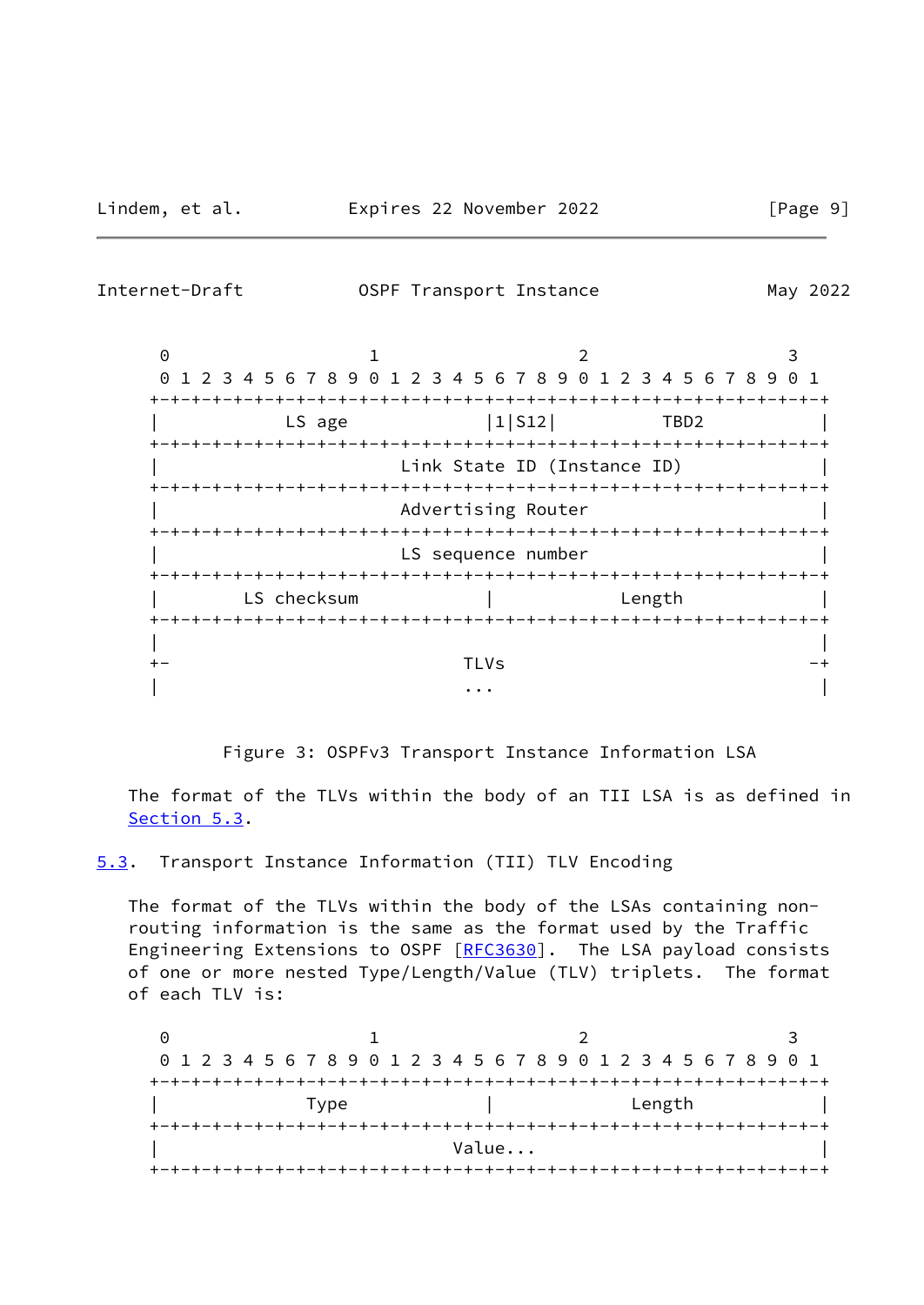Figure 4: TLV Format

| Lindem, et al. | Expires 22 November 2022 | [Page 10] |
|----------------|--------------------------|-----------|
|----------------|--------------------------|-----------|

<span id="page-11-1"></span>Internet-Draft **OSPF Transport Instance** May 2022

<span id="page-11-0"></span>[5.3.1](#page-11-0). Top-Level TII Application TLV

 An Application top-level TLV will be used to encapsulate application data advertised within TII LSAs. This top-level TLV may be used to handle the local publication/subscription for application specific data. The details of such a publication/subscription mechanism are beyond the scope of this document. An Application ID is used in the top-level application TLV and shares the same code point with IS-IS as defined in [[RFC6823](https://datatracker.ietf.org/doc/pdf/rfc6823)].

| 0 |                |          |                                                                 |  |
|---|----------------|----------|-----------------------------------------------------------------|--|
|   |                |          | 0 1 2 3 4 5 6 7 8 9 0 1 2 3 4 5 6 7 8 9 0 1 2 3 4 5 6 7 8 9 0 1 |  |
|   |                |          |                                                                 |  |
|   | Type $(1)$     |          | Length - Variable                                               |  |
|   |                |          |                                                                 |  |
|   | Application ID |          | Reserved                                                        |  |
|   |                |          |                                                                 |  |
|   |                |          |                                                                 |  |
|   |                |          |                                                                 |  |
|   |                | Sub-TLVs |                                                                 |  |
|   |                |          |                                                                 |  |

 Application ID: An identifier assigned to this application via the IANA registry, as defined in [RFC 6823](https://datatracker.ietf.org/doc/pdf/rfc6823). Each unique application will have a unique ID.

Additional Application-Specific Sub-TLVs:

 Additional information defined by applications can be encoded as Sub-TLVs. Definition of such information is beyond the scope of this document.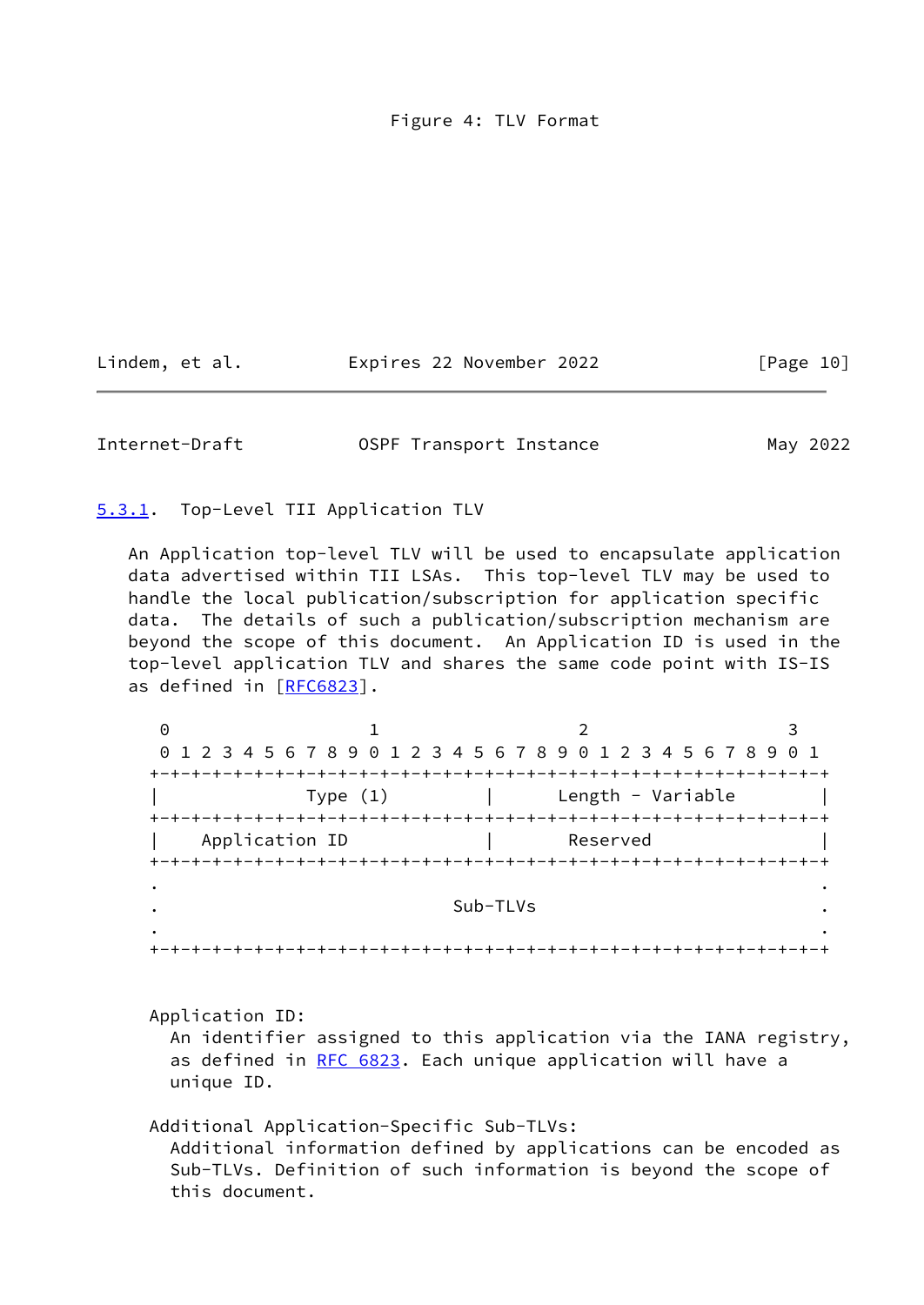## Figure 5: Top-Level TLV

 The specific TLVs and sub-TLVs relating to a given application and the corresponding IANA considerations MUST be specified in the document corresponding to that application.

- <span id="page-12-0"></span>[6](#page-12-0). Manageability Considerations
- <span id="page-12-1"></span>[7](#page-12-1). Security Considerations

 The security considerations for the Transport Instance will not be different for those for OSPFv2 [\[RFC2328](https://datatracker.ietf.org/doc/pdf/rfc2328)] and OSPFv3 [\[RFC5340](https://datatracker.ietf.org/doc/pdf/rfc5340)].

<span id="page-12-2"></span>[8](#page-12-2). IANA Considerations

| Lindem, et al. | Expires 22 November 2022 | [Page 11] |
|----------------|--------------------------|-----------|
|----------------|--------------------------|-----------|

<span id="page-12-4"></span>

| Internet-Draft | OSPF Transport Instance | May 2022 |
|----------------|-------------------------|----------|
|----------------|-------------------------|----------|

<span id="page-12-3"></span>[8.1](#page-12-3). OSPFv2 Opaque LSA Type Assignment

 IANA is requested to assign an option type, TBD1, for Transport Instance Information (TII) LSA from the "Opaque Link-State Advertisements (LSA) Option Types" registry.

<span id="page-12-5"></span>[8.2](#page-12-5). OSPFv3 LSA Function Code Assignment

 IANA is requested to assign a function code, TBD2, for Transport Instance Information (TII) LSAs from the "OSPFv3 LSA Function Codes" registry.

<span id="page-12-6"></span>[8.3](#page-12-6). OSPF Transport Instance Information Top-Level TLV Registry

 IANA is requested to create a registry for OSPF Transport Instance Information (TII) Top-Level TLVs. The first available TLV (1) is assigned to the Application TLV [Section 5.3.1](#page-11-0). The allocation of the unsigned 16-bit TLV type are defined in the table below.

| Range    | Assignment Policy             |  |
|----------|-------------------------------|--|
| $\Theta$ | Reserved (Not to be assigned) |  |
|          | Application TLV               |  |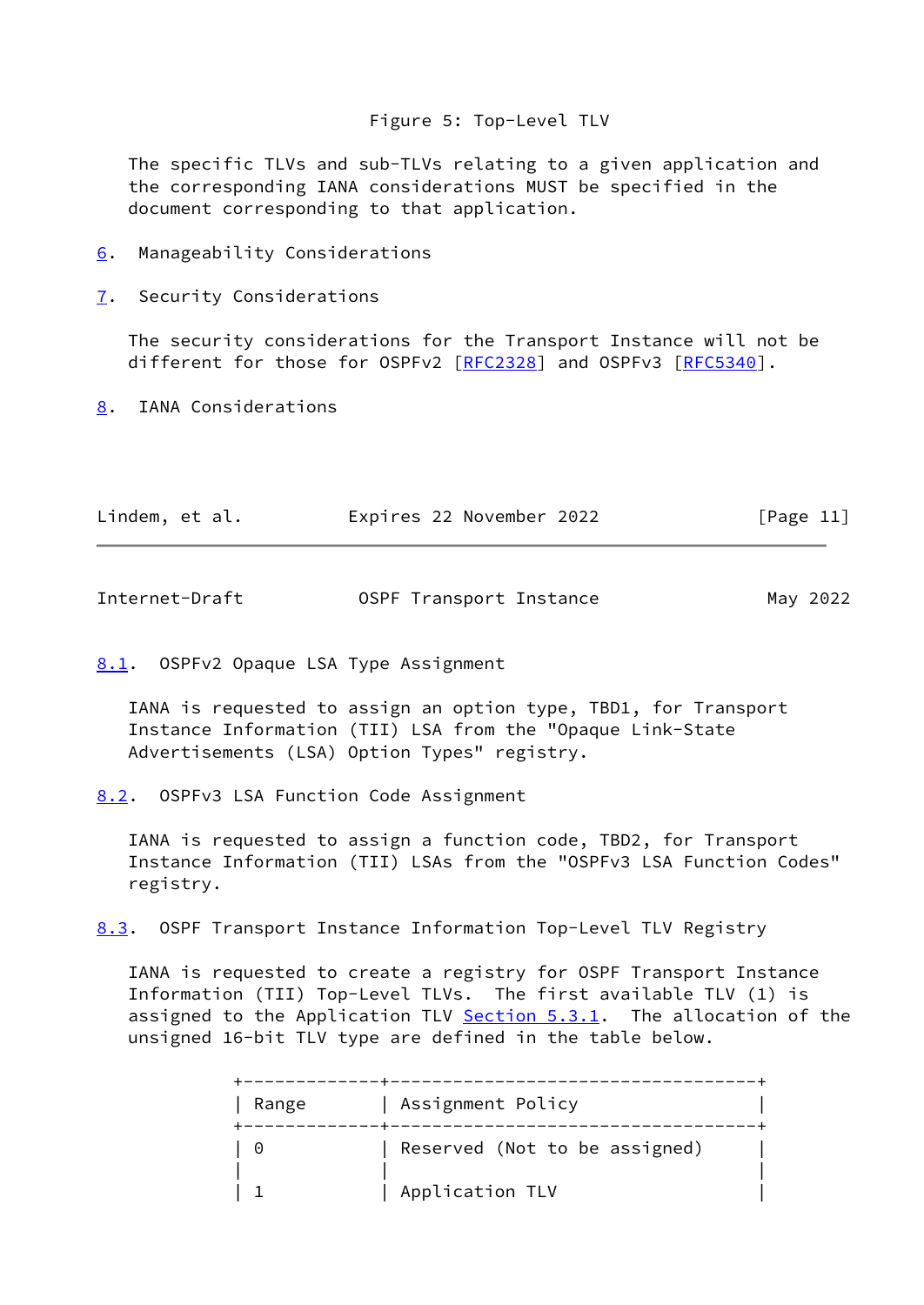| $2 - 16383$ | Unassigned (IETF Review)                        |
|-------------|-------------------------------------------------|
|             | 16383-32767   Unassigned (FCFS)                 |
|             | 32768-32777   Experimentation (No assignements) |
|             | 32778-65535   Reserved (Not to be assigned)     |

Figure 6: TII Top-Level TLV Registry Assignments

<span id="page-13-0"></span>[9](#page-13-0). Acknowledgement

The authors would like to thank Les Ginsberg for review and comments.

<span id="page-13-1"></span>[10.](#page-13-1) References

<span id="page-13-2"></span>[10.1](#page-13-2). Normative References

| Lindem, et al. | Expires 22 November 2022 | [Page 12] |
|----------------|--------------------------|-----------|
|----------------|--------------------------|-----------|

<span id="page-13-3"></span>Internet-Draft **OSPF Transport Instance** May 2022

- [RFC2119] Bradner, S., "Key words for use in RFCs to Indicate Requirement Levels", [BCP 14](https://datatracker.ietf.org/doc/pdf/bcp14), [RFC 2119](https://datatracker.ietf.org/doc/pdf/rfc2119), DOI 10.17487/RFC2119, March 1997, <[https://www.rfc-editor.org/info/rfc2119>](https://www.rfc-editor.org/info/rfc2119).
- [RFC2328] Moy, J., "OSPF Version 2", STD 54, [RFC 2328](https://datatracker.ietf.org/doc/pdf/rfc2328), DOI 10.17487/RFC2328, April 1998, <[https://www.rfc-editor.org/info/rfc2328>](https://www.rfc-editor.org/info/rfc2328).
- [RFC3630] Katz, D., Kompella, K., and D. Yeung, "Traffic Engineering (TE) Extensions to OSPF Version 2", [RFC 3630,](https://datatracker.ietf.org/doc/pdf/rfc3630) DOI 10.17487/RFC3630, September 2003, <[https://www.rfc-editor.org/info/rfc3630>](https://www.rfc-editor.org/info/rfc3630).
- [RFC4915] Psenak, P., Mirtorabi, S., Roy, A., Nguyen, L., and P. Pillay-Esnault, "Multi-Topology (MT) Routing in OSPF", [RFC 4915,](https://datatracker.ietf.org/doc/pdf/rfc4915) DOI 10.17487/RFC4915, June 2007, <[https://www.rfc-editor.org/info/rfc4915>](https://www.rfc-editor.org/info/rfc4915).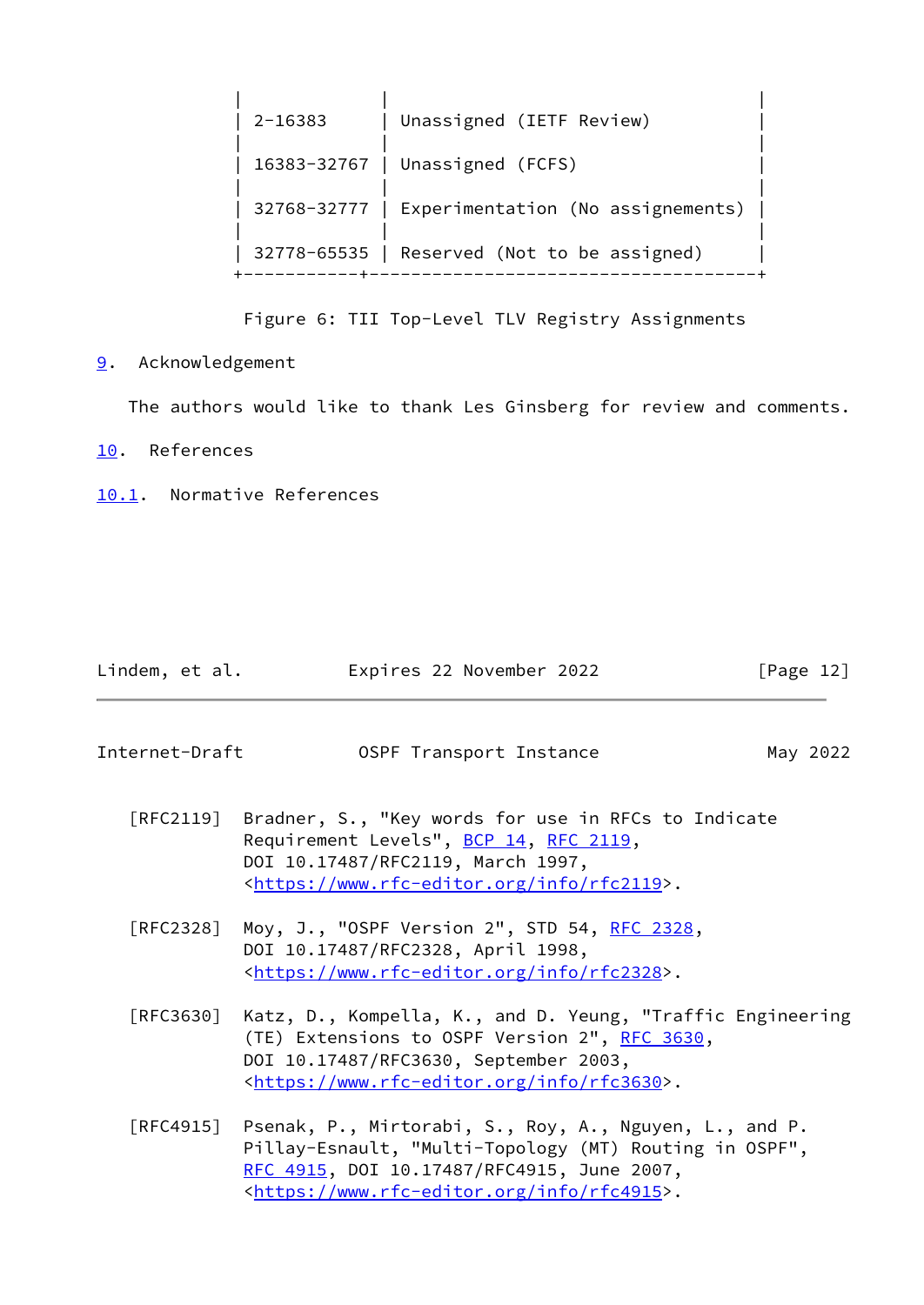- [RFC5250] Berger, L., Bryskin, I., Zinin, A., and R. Coltun, "The OSPF Opaque LSA Option", [RFC 5250,](https://datatracker.ietf.org/doc/pdf/rfc5250) DOI 10.17487/RFC5250, July 2008, <<https://www.rfc-editor.org/info/rfc5250>>.
- [RFC5340] Coltun, R., Ferguson, D., Moy, J., and A. Lindem, "OSPF for IPv6", [RFC 5340](https://datatracker.ietf.org/doc/pdf/rfc5340), DOI 10.17487/RFC5340, July 2008, <[https://www.rfc-editor.org/info/rfc5340>](https://www.rfc-editor.org/info/rfc5340).
- [RFC6549] Lindem, A., Roy, A., and S. Mirtorabi, "OSPFv2 Multi- Instance Extensions", [RFC 6549](https://datatracker.ietf.org/doc/pdf/rfc6549), DOI 10.17487/RFC6549, March 2012, [<https://www.rfc-editor.org/info/rfc6549](https://www.rfc-editor.org/info/rfc6549)>.
- [RFC6823] Ginsberg, L., Previdi, S., and M. Shand, "Advertising Generic Information in IS-IS", [RFC 6823](https://datatracker.ietf.org/doc/pdf/rfc6823), DOI 10.17487/RFC6823, December 2012, <[https://www.rfc-editor.org/info/rfc6823>](https://www.rfc-editor.org/info/rfc6823).
- [RFC8174] Leiba, B., "Ambiguity of Uppercase vs Lowercase in [RFC](https://datatracker.ietf.org/doc/pdf/rfc2119) [2119](https://datatracker.ietf.org/doc/pdf/rfc2119) Key Words", [BCP 14](https://datatracker.ietf.org/doc/pdf/bcp14), [RFC 8174,](https://datatracker.ietf.org/doc/pdf/rfc8174) DOI 10.17487/RFC8174, May 2017, [<https://www.rfc-editor.org/info/rfc8174](https://www.rfc-editor.org/info/rfc8174)>.
- [RFC8362] Lindem, A., Roy, A., Goethals, D., Reddy Vallem, V., and F. Baker, "OSPFv3 Link State Advertisement (LSA) Extensibility", [RFC 8362,](https://datatracker.ietf.org/doc/pdf/rfc8362) DOI 10.17487/RFC8362, April 2018, [<https://www.rfc-editor.org/info/rfc8362](https://www.rfc-editor.org/info/rfc8362)>.
- <span id="page-14-0"></span>[10.2](#page-14-0). Informative References

| Lindem, et al. | Expires 22 November 2022 | [Page 13] |
|----------------|--------------------------|-----------|
|----------------|--------------------------|-----------|

<span id="page-14-1"></span>

| Internet-Draft | OSPF Transport Instance | May 2022 |
|----------------|-------------------------|----------|
|----------------|-------------------------|----------|

<span id="page-14-2"></span>[ETSI-WP28-MEC]

 Sami Kekki, etc., "MEC in 5G Networks", 2018, <[https://www.etsi.org/images/files/ETSIWhitePapers/](https://www.etsi.org/images/files/ETSIWhitePapers/etsi_wp28_mec_in_5G_FINAL.pdf) [etsi\\_wp28\\_mec\\_in\\_5G\\_FINAL.pdf>](https://www.etsi.org/images/files/ETSIWhitePapers/etsi_wp28_mec_in_5G_FINAL.pdf).

## <span id="page-14-3"></span>[I-D.wang-lsr-igp-extensions-ifit]

 Wang, Y., Zhou, T., Qin, F., Chen, H., and R. Pang, "IGP Extensions for In-situ Flow Information Telemetry (IFIT) Capability Advertisement", Work in Progress, Internet- Draft, [draft-wang-lsr-igp-extensions-ifit-01,](https://datatracker.ietf.org/doc/pdf/draft-wang-lsr-igp-extensions-ifit-01) 28 July 2020, [<http://www.ietf.org/internet-drafts/draft-wang-lsr-](http://www.ietf.org/internet-drafts/draft-wang-lsr-igp-extensions-ifit-01.txt)